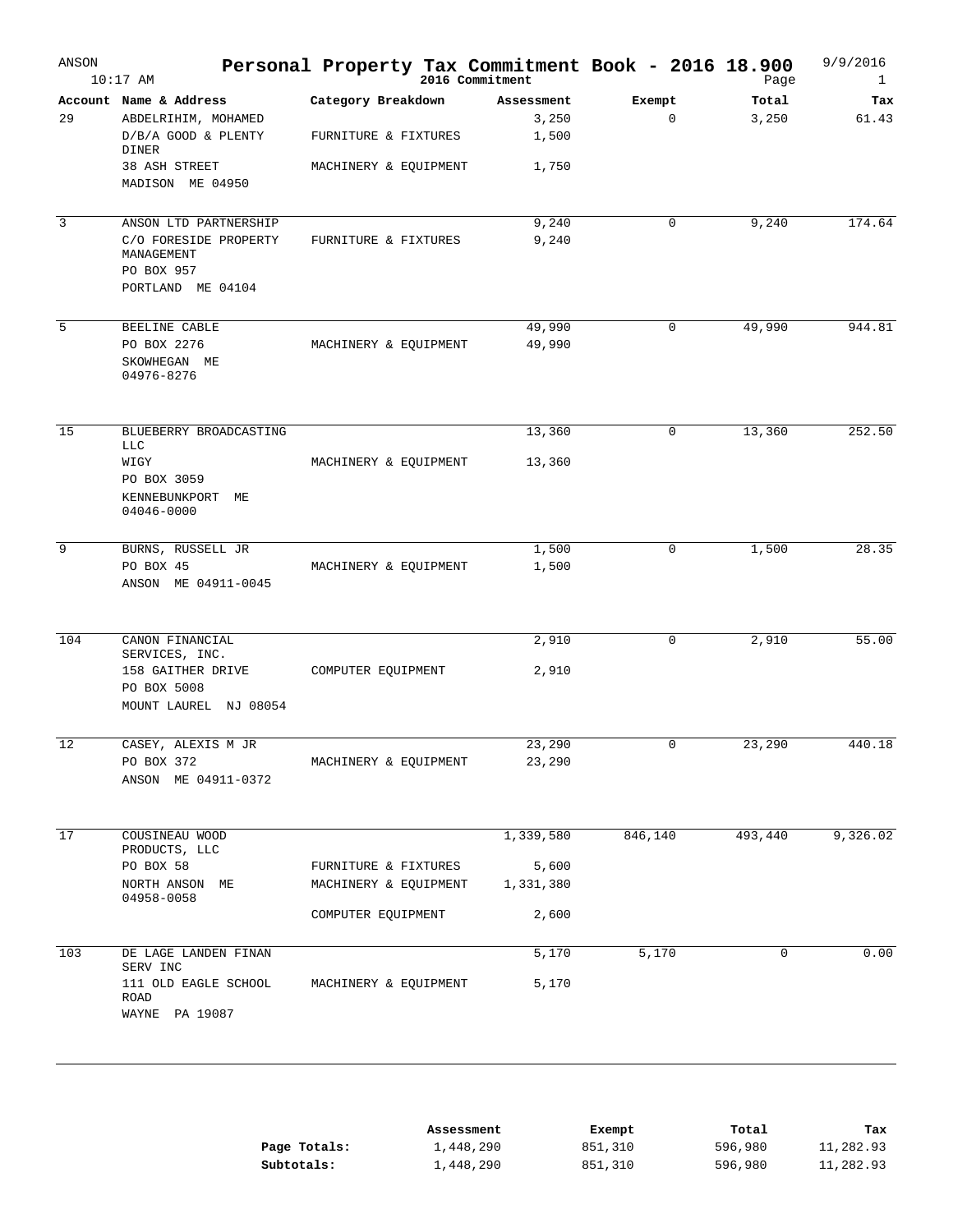| ANSON | $10:17$ AM                                                                                                                 | Personal Property Tax Commitment Book - 2016 18.900 | 2016 Commitment                    |                                | Page                       | 9/9/2016<br>2                |
|-------|----------------------------------------------------------------------------------------------------------------------------|-----------------------------------------------------|------------------------------------|--------------------------------|----------------------------|------------------------------|
| 21    | Account Name & Address<br>DIRECTV, LLC<br>2260 E IMPERIAL HWY<br>CA/LA5/MS A130<br>EL SEGUNDO CA<br>90245-0000             | Category Breakdown<br>MACHINERY & EQUIPMENT         | Assessment<br>12,400<br>12,400     | Exempt<br>0                    | Total<br>12,400            | Tax<br>234.36                |
| 24    | DISH NETWORK, LLC<br>PO BOX 6623<br>ENGLEWOOD CO 80155                                                                     | TELECOMMUNICATIONS                                  | 14,100<br>14,100                   | 0                              | 14,100                     | 266.49                       |
| 27    | DISHNET SATELLITE<br>BROADBAND LLC<br>PO BOX 6623<br>ENGLEWOOD CO 80155                                                    | MACHINERY & EQUIPMENT                               | 1,100<br>1,100                     | 0                              | 1,100                      | 20.79                        |
| 95    | DOUIN, ROBERT D. &<br>LAURETTE<br>PO BOX 54<br>NORTH ANSON ME<br>04958-0054                                                | OTHER                                               | 17,820<br>17,820                   | 0                              | 17,820                     | 336.80                       |
| 28    | 14 SOLON RD<br>EDUCATION NETWORKS OF<br>AMERICA<br>618 Grassmere Park<br>Suite 12<br>NASHVILLE TN 37211                    | COMPUTER EQUIPMENT                                  | 9,360<br>9,360                     | 0                              | 9,360                      | 176.90                       |
| 46    | EVERBANK COMMERCIAL<br>FINANCE<br>630 N. CENTRAL EXPWY,<br>STE A<br>PLANO<br>TX 75074                                      | MACHINERY & EQUIPMENT                               | 3,800<br>3,800                     | 1,900                          | 1,900                      | 35.91                        |
| 25    | EVERETT, STEVEN A<br>ANSON COIN-A-MATIC<br>LAUNDRY<br>PO BOX 198<br>ANSON ME 04911-0198                                    | MACHINERY & EQUIPMENT                               | 18,650<br>18,650                   | 0                              | 18,650                     | 352.49                       |
| 102   | FARM CREDIT LEASING<br>SERVICE CORP<br>TAX DEPTARTMENT<br>6340 S FIDDLERS GREEN<br>CIRCLE<br>GREENWOOD VILLAGE CO<br>80111 | MACHINERY & EQUIPMENT                               | 162,500<br>162,500                 | 162,500                        | 0                          | 0.00                         |
| 92    | GRAYHAWK LEASING, LLC<br>ATTN: TAX DEPT. 3A-300<br>PO BOX 660937<br>DALLAS TX 75266-0937                                   | MACHINERY & EQUIPMENT                               | 6,320<br>6,320                     | 0                              | 6,320                      | 119.45                       |
|       | Page Totals:<br>Subtotals:                                                                                                 |                                                     | Assessment<br>246,050<br>1,694,340 | Exempt<br>164,400<br>1,015,710 | Total<br>81,650<br>678,630 | Tax<br>1,543.19<br>12,826.12 |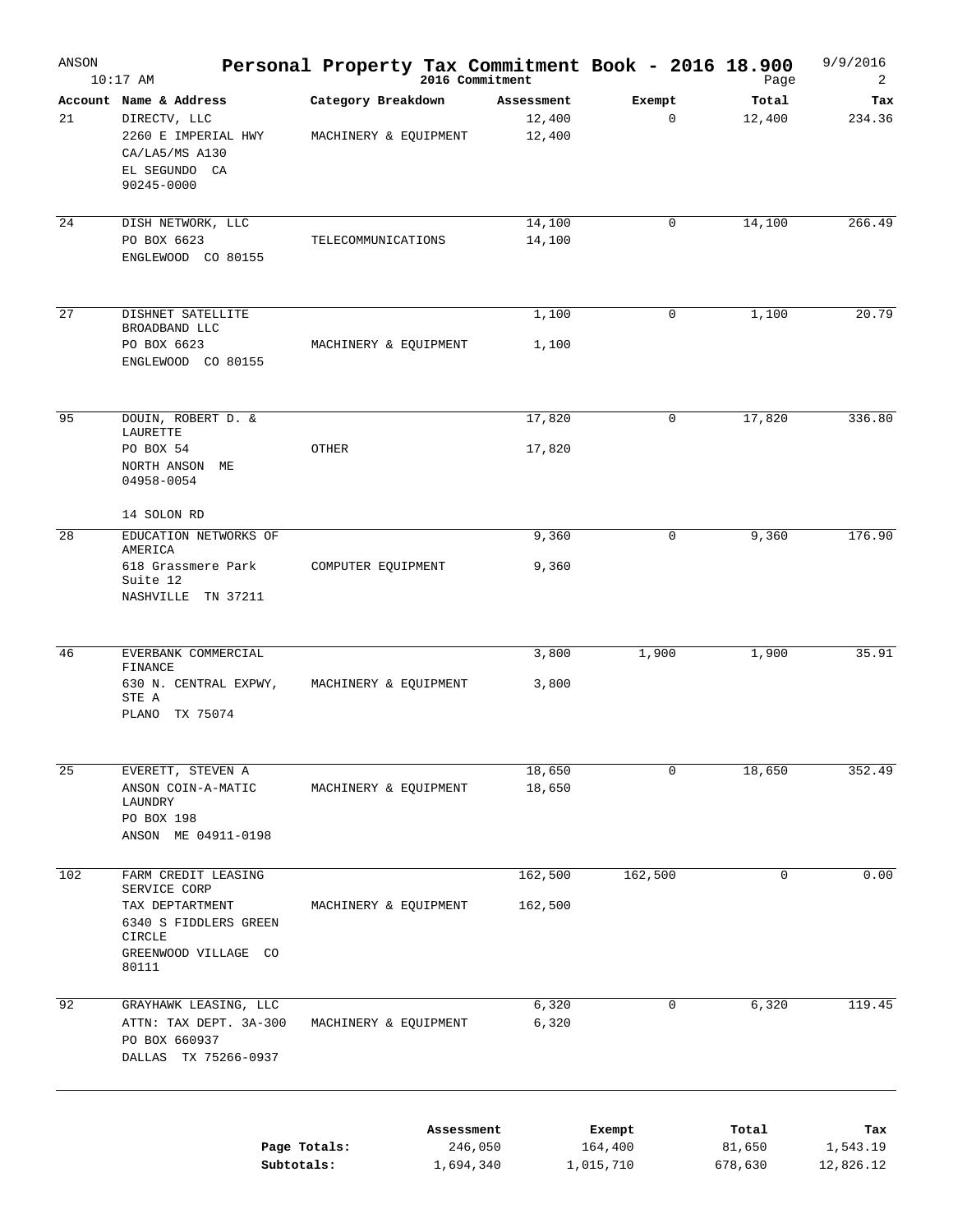| ANSON | $10:17$ AM                                                                            | Personal Property Tax Commitment Book - 2016 18.900<br>2016 Commitment |                     |                       | Page           | 9/9/2016<br>3 |
|-------|---------------------------------------------------------------------------------------|------------------------------------------------------------------------|---------------------|-----------------------|----------------|---------------|
| 31    | Account Name & Address<br>HUGHES NETWORK SYSTEMS,<br><b>LLC</b>                       | Category Breakdown                                                     | Assessment<br>1,690 | Exempt<br>$\mathbf 0$ | Total<br>1,690 | Tax<br>31.94  |
|       | C/O RYAN TAX COMPLIANCE<br>SVCS, LLC<br>PO BOX 460049<br>HOUSTON TX 77056             | MACHINERY & EQUIPMENT                                                  | 1,690               |                       |                |               |
| 32    | JEWELL, DAVID E &<br>CHRISTINE A                                                      |                                                                        | 5,500               | $\mathbf 0$           | 5,500          | 103.95        |
|       | AMY LYNN'S FAST FOOD<br>19 JOHN ST<br>MADISON ME 04950-0000                           | MACHINERY & EQUIPMENT                                                  | 5,500               |                       |                |               |
| 33    | JORDAN COLLISION                                                                      |                                                                        | 5,370               | 0                     | 5,370          | 101.49        |
|       | REPAIR, INC<br>C/O MARK JORDAN<br>PO BOX 308<br>ANSON ME 04911-0308                   | MACHINERY & EQUIPMENT                                                  | 5,370               |                       |                |               |
| 34    | KANGAS, INC.                                                                          |                                                                        | 33,500              | 21,350                | 12,150         | 229.64        |
|       | PO BOX 616<br>NORTH ANSON ME<br>04958-0000                                            | MACHINERY & EQUIPMENT                                                  | 33,500              |                       |                |               |
|       | 23 WILLOW ST.                                                                         |                                                                        |                     |                       |                |               |
| 35    | LLOYD, MERLE L & SONS<br>PO BOX 421                                                   |                                                                        | 408,550             | 210,000               | 198,550        | 3,752.60      |
|       | ANSON ME 04911-0421                                                                   | FURNITURE & FIXTURES<br>MACHINERY & EQUIPMENT                          | 2,500<br>406,050    |                       |                |               |
| 36    | LUCE, ARNOLD                                                                          |                                                                        | 7,500               | 0                     | 7,500          | 141.75        |
|       | 54 SUGAR MAPLE DR<br>ANSON ME 04911-0000                                              | MACHINERY & EQUIPMENT                                                  | 7,500               |                       |                |               |
| 6     | LUCE, ARNOLD & ELAINE                                                                 |                                                                        | 10,000              | $\Omega$              | 10,000         | 189.00        |
|       | D/B/A LUCE'S MEATS<br>54 SUGAR MAPLE DR<br>ANSON ME 04911-0000                        | MACHINERY & EQUIPMENT                                                  | 10,000              |                       |                |               |
| 38    | MADISON PAPER<br>INDUSTRIES                                                           |                                                                        | 6,120,000           | $\mathsf{O}$          | 6, 120, 000    | 115,668.00    |
|       | PO BOX 129<br>MADISON ME 04950-0129                                                   | MACHINERY & EQUIPMENT                                                  | 6,120,000           |                       |                |               |
| 37    | MAINE FIBER COMPANY,                                                                  |                                                                        | 4,700               | 0                     | 4,700          | 88.83         |
|       | <b>LLC</b><br>482 CONGRESS ST SUITE MACHINERY & EQUIPMENT<br>100<br>PORTLAND ME 04101 |                                                                        | 4,700               |                       |                |               |

|              | Assessment | Exempt    | Total     | Tax          |
|--------------|------------|-----------|-----------|--------------|
| Page Totals: | 6,596,810  | 231,350   | 6,365,460 | 120,307.20   |
| Subtotals:   | 8,291,150  | 1,247,060 | 7,044,090 | 133, 133, 32 |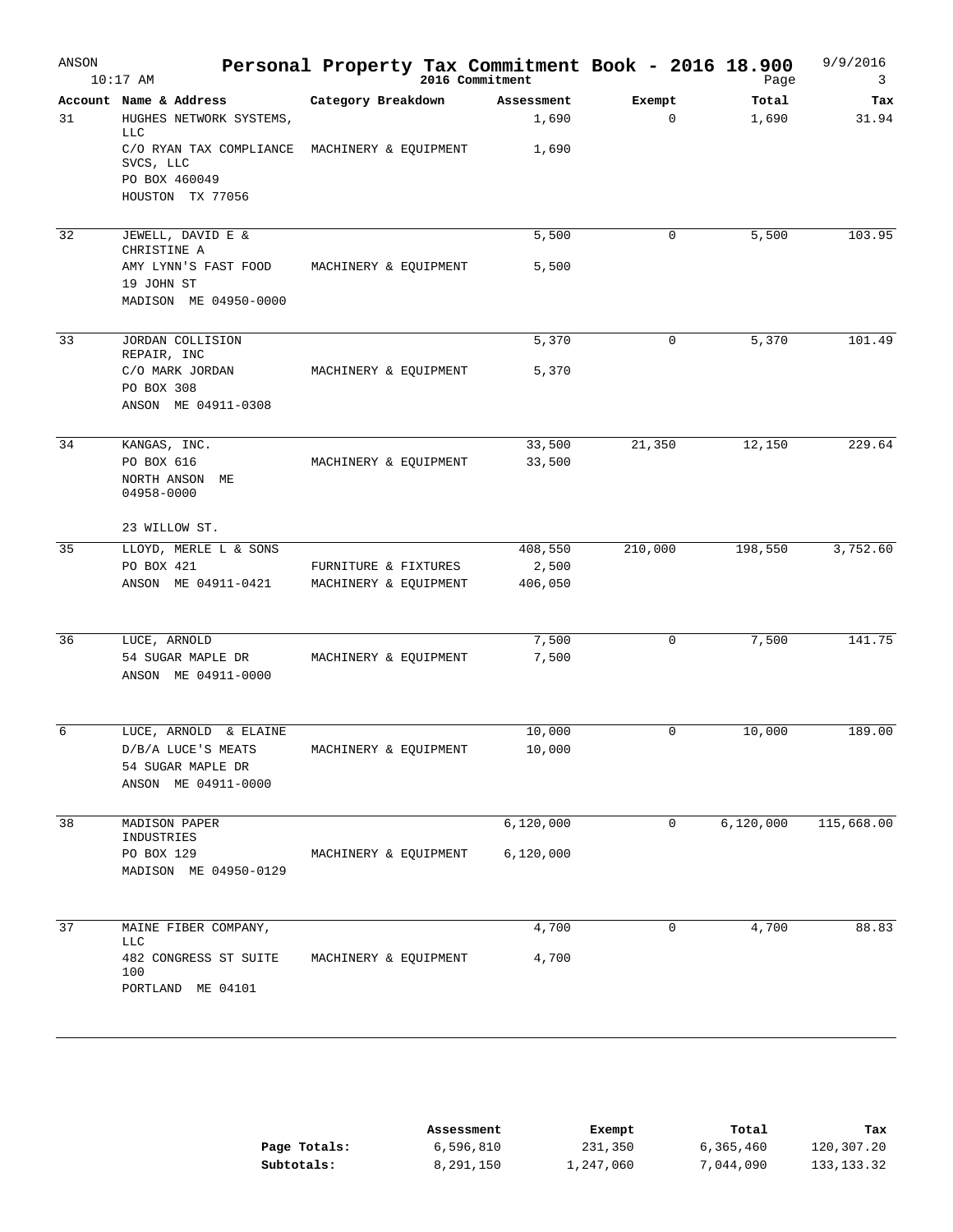| ANSON | $10:17$ AM                                 |                       |            | Personal Property Tax Commitment Book - 2016 18.900<br>2016 Commitment |           | Page      | 9/9/2016<br>4 |
|-------|--------------------------------------------|-----------------------|------------|------------------------------------------------------------------------|-----------|-----------|---------------|
|       | Account Name & Address                     | Category Breakdown    |            | Assessment                                                             | Exempt    | Total     | Tax           |
| 39    | MANZER, BRUCE A, INC                       |                       |            | 2,964,280                                                              | 2,595,900 | 368,380   | 6,962.38      |
|       | 32 BARTON HILL RD<br>ANSON ME 04911-0000   | MACHINERY & EQUIPMENT |            | 2,964,280                                                              |           |           |               |
| 40    | MANZER, CHARLES A                          |                       |            | 1,500                                                                  | 0         | 1,500     | 28.35         |
|       | 119 QUINCY WOOD RD<br>ANSON ME 04911-0000  | MACHINERY & EQUIPMENT |            | 1,500                                                                  |           |           |               |
| 41    | MATTINGLY PRODUCTS                         |                       |            | 890,500                                                                | 205,500   | 685,000   | 12,946.50     |
|       | COMPANY                                    |                       |            |                                                                        |           |           |               |
|       | PO BOX 105<br>NORTH ANSON ME<br>04958-0105 | MACHINERY & EQUIPMENT |            | 890,500                                                                |           |           |               |
|       | 25 SOLON RD                                |                       |            |                                                                        |           |           |               |
| 42    | MAYO, RICHARD, SR., &<br>GLORIA            |                       |            | 4,300                                                                  | 0         | 4,300     | 81.27         |
|       | PO BOX 435<br>NORTH ANSON ME<br>04958-0435 | MACHINERY & EQUIPMENT |            | 4,300                                                                  |           |           |               |
| 43    | MD CONSTRUCTION                            |                       |            | 1,400                                                                  | 0         | 1,400     | 26.46         |
|       | MURRAY/DAIGLE                              | MACHINERY & EQUIPMENT |            | 1,400                                                                  |           |           |               |
|       | PO BOX 284<br>MADISON ME 04950-0284        |                       |            |                                                                        |           |           |               |
|       |                                            |                       |            |                                                                        |           |           |               |
| 45    | MELLOWS, HENRY R &<br>SHIRLEY A            |                       |            | 17,850                                                                 | 5,000     | 12,850    | 242.87        |
|       | 209 PEASE HILL RD<br>ANSON ME 04911-0000   | MACHINERY & EQUIPMENT |            | 17,850                                                                 |           |           |               |
| 50    | MOORE, WILLIAM L &                         |                       |            | 50,000                                                                 | 0         | 50,000    | 945.00        |
|       | HELEN A                                    |                       |            |                                                                        |           |           |               |
|       | 302 WEST MILLS RD<br>ANSON ME 04911-0000   | MACHINERY & EQUIPMENT |            | 50,000                                                                 |           |           |               |
| 52    | NELSON, BRETT                              |                       |            | 4,250                                                                  | 0         | 4,250     | 80.33         |
|       | 562 HORSEBACK RD<br>ANSON ME 04911-0000    | MACHINERY & EQUIPMENT |            | 4,250                                                                  |           |           |               |
| 53    | NELSON, BYRON E                            |                       |            | 5,000                                                                  | 0         | 5,000     | 94.50         |
|       | PO BOX 178<br>MADISON ME 04950-0178        | MACHINERY & EQUIPMENT |            | 5,000                                                                  |           |           |               |
| 57    | NORTH ANSON ELECTRIC                       |                       |            | 1,300                                                                  | 0         | 1,300     | 24.57         |
|       | TURNER, GERALD H                           | FURNITURE & FIXTURES  |            | 130                                                                    |           |           |               |
|       | PO BOX 35<br>NORTH ANSON ME<br>04958-0035  | MACHINERY & EQUIPMENT |            | 1,170                                                                  |           |           |               |
|       |                                            |                       | Assessment |                                                                        | Exempt    | Total     | Tax           |
|       | Page Totals:                               |                       | 3,940,380  |                                                                        | 2,806,400 | 1,133,980 | 21,432.23     |
|       | Subtotals:                                 |                       | 12,231,530 |                                                                        | 4,053,460 | 8,178,070 | 154,565.55    |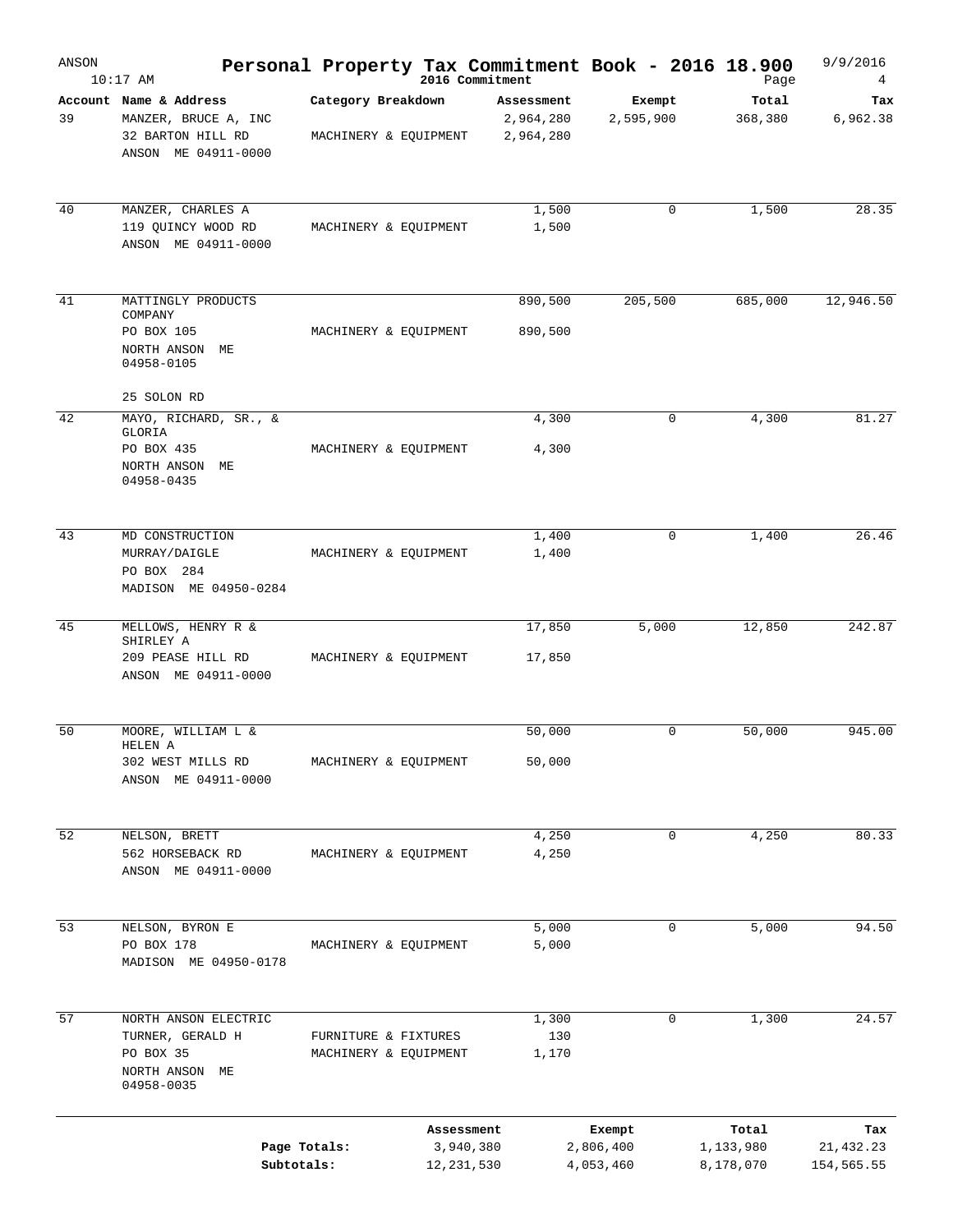| ANSON           | $10:17$ AM                                                                                                      |                       | Personal Property Tax Commitment Book - 2016 18.900 |                       | Page           | 9/9/2016<br>5 |
|-----------------|-----------------------------------------------------------------------------------------------------------------|-----------------------|-----------------------------------------------------|-----------------------|----------------|---------------|
| 58              | Account Name & Address<br>NORTH ANSON HOUSING<br>ASSOC                                                          | Category Breakdown    | Assessment<br>4,060                                 | Exempt<br>$\mathbf 0$ | Total<br>4,060 | Tax<br>76.73  |
|                 | CLEM BEGIN<br>62 WEST KINGFIELD RD<br>KINGFIELD ME<br>04947-0000                                                | FURNITURE & FIXTURES  | 4,060                                               |                       |                |               |
| 56              | NORTH ANSON LAUNDROMAT<br>C/O VALARIE PINKHAM<br>131 SMITH RD<br>ANSON ME 04911-0000                            | MACHINERY & EQUIPMENT | 10,750<br>10,750                                    | 0                     | 10,750         | 203.18        |
| 59              | NORTH ANSON MACHINE CO<br>EDWIN HATHEWAY<br>PO BOX 306<br>NORTH ANSON ME<br>04958-0306                          | MACHINERY & EQUIPMENT | 6,930<br>6,930                                      | $\mathbf 0$           | 6,930          | 130.98        |
| 30              | PINKHAM, SAMUEL &<br>VALARIE<br>D/B/A PINKHAM'S ELM<br>STREET MARKET<br>131 SMITH RD<br>ANSON ME 04911-0000     | MACHINERY & EQUIPMENT | 7,150<br>7,150                                      | 0                     | 7,150          | 135.14        |
| 55              | POWERS, NORA L.<br>PO BOX 402<br>ANSON ME 04911-0402<br>55 MAIN ST                                              | MACHINERY & EQUIPMENT | 1,540<br>1,540                                      | 0                     | 1,540          | 29.11         |
| 101             | PROG LEASING, LLC<br>PO BOX 2437<br>SMYRNA GA 30081-2437                                                        | FURNITURE & FIXTURES  | 3,900<br>3,900                                      | $\mathbf 0$           | 3,900          | 73.71         |
| 69              | SCIENTIFIC GAMES INT'L,<br><b>INC</b><br>C/O RYAN, LLC<br>PO BOX 4900 - DEPT 315<br>SCOTTSDALE AZ<br>85261-4900 | COMPUTER EQUIPMENT    | 2,300<br>2,300                                      | 0                     | 2,300          | 43.47         |
| $\overline{74}$ | SOMERSET TELEPHONE CO.<br>525 JUNCTION RD<br>MADISON WI 53717-0000                                              | MACHINERY & EQUIPMENT | 373,800<br>373,800                                  | 0                     | 373,800        | 7,064.82      |
| 73              | SPOONER, DEREK<br>418 RIVER RD<br>NORTH ANSON ME<br>04958-0000                                                  | MACHINERY & EQUIPMENT | 16,580<br>16,580                                    | 0                     | 16,580         | 313.36        |

|              | Assessment | Exempt    | Total     | Tax        |
|--------------|------------|-----------|-----------|------------|
| Page Totals: | 427,010    |           | 427,010   | 8,070.50   |
| Subtotals:   | 12,658,540 | 4,053,460 | 8,605,080 | 162,636.05 |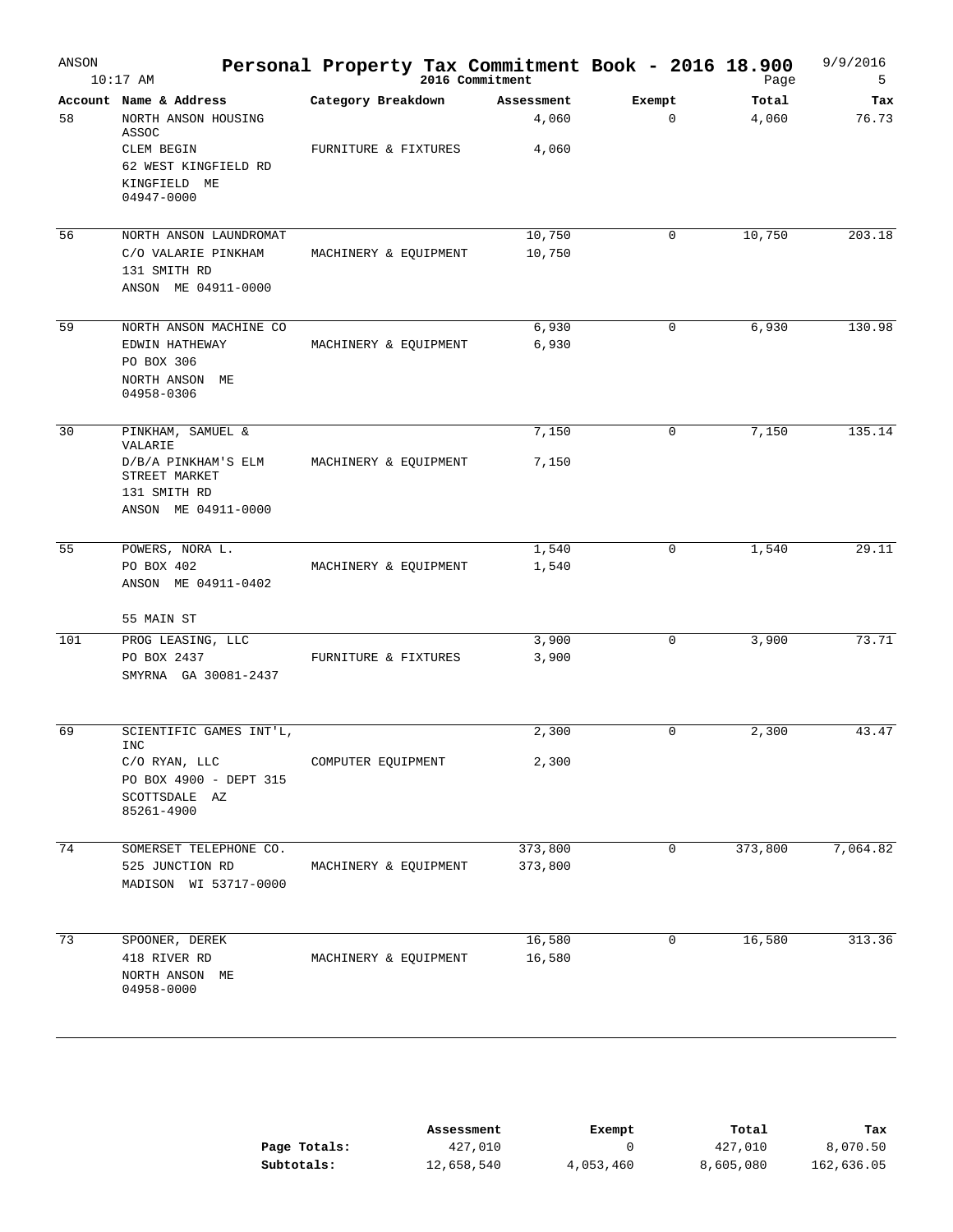| ANSON | $10:17$ AM                                                                                                                            |                                               |            | Personal Property Tax Commitment Book - 2016 18.900<br>2016 Commitment |                                | Page                            | 9/9/2016<br>6                  |
|-------|---------------------------------------------------------------------------------------------------------------------------------------|-----------------------------------------------|------------|------------------------------------------------------------------------|--------------------------------|---------------------------------|--------------------------------|
| 100   | Account Name & Address<br>THE COCA-COLA COMPANY<br>ATTN: PROPERTY TAX DEPT<br>PO BOX 4440<br>BRANDON FL 33509-4440                    | Category Breakdown<br>MACHINERY & EQUIPMENT   |            | Assessment<br>10,050<br>10,050                                         | Exempt<br>$\mathbf 0$          | Total<br>10,050                 | Tax<br>189.95                  |
| 67    | TIME WARNER CABLE<br>INTERNET LLC<br>C/O TIME WARNER CABLE<br>TAX DEPT<br>PO BOX 7467<br>CHARLOTTE NC<br>28241-7467                   | MACHINERY & EQUIPMENT                         |            | 79,100<br>79,100                                                       | 0                              | 79,100                          | 1,494.99                       |
| 26    | TIME WARNER CABLE<br>NORTHEAST LLC<br>ATTN:<br>PROPERTY TAX<br>DEPT<br>PO BOX 7467<br>CHARLOTTE NC<br>28241-7467<br>272 CAMPGROUND RD | MACHINERY & EQUIPMENT                         |            | 910,100<br>910,100                                                     | 0                              | 910,100                         | 17,200.89                      |
| 75    | US BANK NATIONAL<br>ASSOCIATION<br>1310 MADRID STREET<br>MARSHALL MN 56258                                                            | MACHINERY & EQUIPMENT                         |            | 7,800<br>7,800                                                         | 7,800                          | 0                               | 0.00                           |
| 68    | VARNEY INSURANCE SOUTH,<br><b>LLC</b><br>32 OAK ST<br>BANGOR ME 04401<br>63 MAIN ST                                                   | FURNITURE & FIXTURES                          |            | 4,870<br>4,870                                                         | 0                              | 4,870                           | 92.04                          |
| 99    | VERIZON WIRELESS<br>PERSONAL PROPERTY TAX<br>DEPT.<br>PO BOX 635<br>BASKING RIDGE NJ<br>07920-0635<br>440 CAMPGROUND RD               | MACHINERY & EQUIPMENT                         |            | 8,100<br>8,100                                                         | $\mathbf 0$                    | 8,100                           | 153.09                         |
| 77    | VILES, GLENN S &<br>CLAUDIA G<br>PO BOX 135<br>NORTH ANSON<br>MЕ<br>04958-0135                                                        | FURNITURE & FIXTURES<br>MACHINERY & EQUIPMENT |            | 8,580<br>820<br>7,760                                                  | 0                              | 8,580                           | 162.16                         |
| 84    | WELLS FARGO VENDOR<br>FINAN SERV LLC<br>PO BOX 35715<br>BILLINGS MT 59107                                                             | MACHINERY & EQUIPMENT                         |            | 6,480<br>6,480                                                         | 6,480                          | $\mathbf 0$                     | 0.00                           |
| 78    | WILLIAMS FARMS, INC.<br>644 RIVER RD<br>NORTH ANSON ME<br>04958-0000                                                                  | MACHINERY & EQUIPMENT                         |            | 714,430<br>714,430                                                     | 441,500                        | 272,930                         | 5,158.38                       |
|       | Page Totals:                                                                                                                          | Final Totals:                                 | 14,408,050 | Assessment<br>1,749,510                                                | Exempt<br>455,780<br>4,509,240 | Total<br>1,293,730<br>9,898,810 | Tax<br>24,451.50<br>187,087.55 |